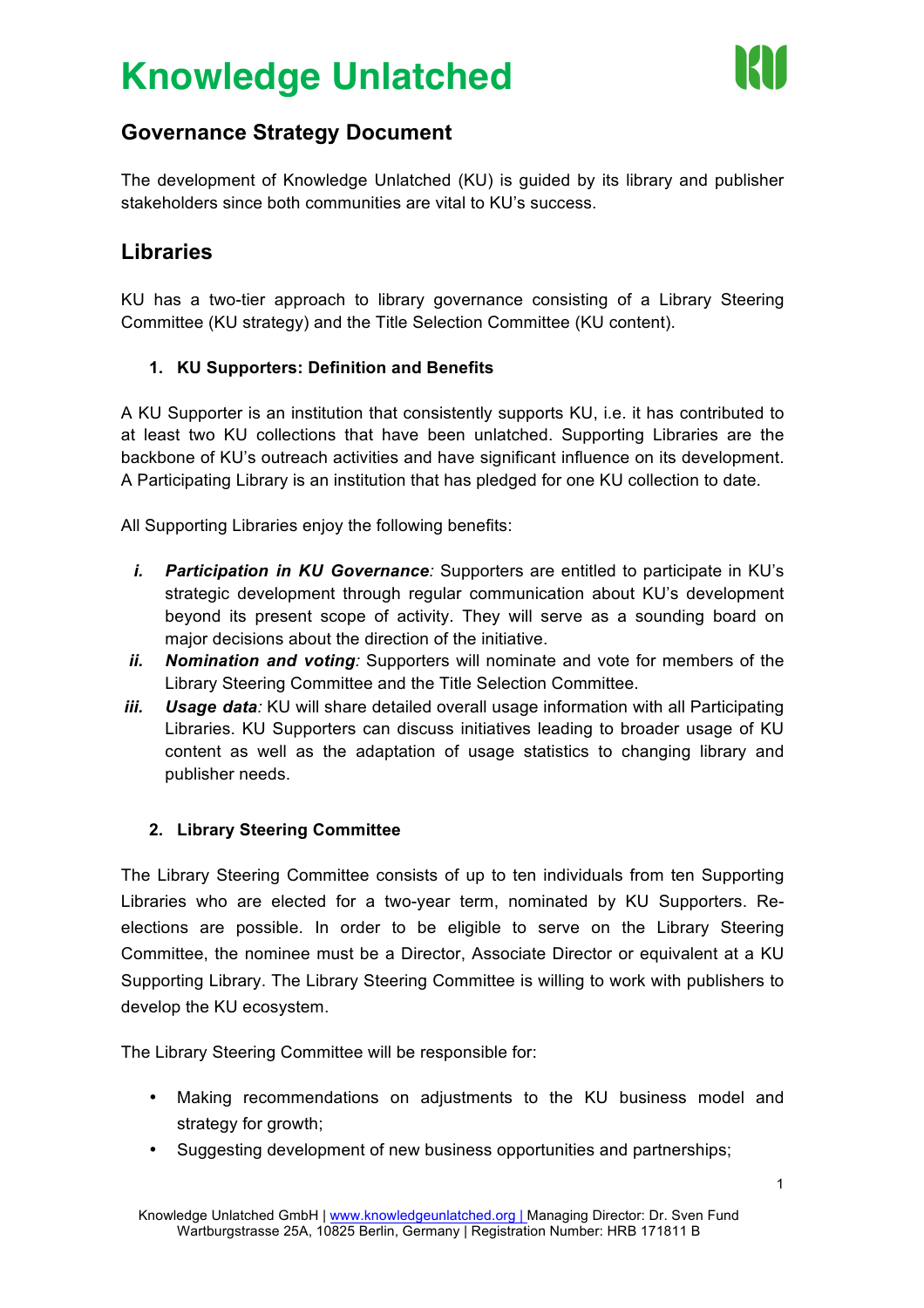# **Knowledge Unlatched**



- Providing overall strategic direction for KU;
- Approving title recommendations made by the Title Selection Committee.

Members of the Library Steering Committee will also be asked to assist with:

- Representing KU to library and Open Access communities;
- Identifying external sources of funding for KU;
- Reviewing the performance of the KU project, including indicators such as: usage data, levels of library participation, satisfaction and engagement.

#### **3. Founding Libraries**

Founding Library status was granted to institutions that made a substantial contribution to the startup and running costs of KU. The three Founding Libraries are Queensland University of Technology, The University of Melbourne and The University of Western Australia.

In addition to the benefits listed in Section 1 above, Founding Libraries will be entitled to one permanent position in total on the KU Library Steering Committee, to be decided amongst them which library shall accept this position on a two-year basis.

#### **4. Title Selection Committee**

The Title Selection Committee plays a key role in ensuring the relevance of titles to be unlatched by KU. It consists of topical experts, who actively work in acquisitions and collection development within libraries.

Nominations for the Title Selection Committee take place every two years. KU Supporting Libraries will be invited to nominate representatives and vote for the Title Selection Committee. In order to be eligible to serve on the Title Selection Committee, a nominee must be employed in a collections/acquisitions capacity at a KU Supporting Library.

The Title Selection Committee plays a key role in selecting content to be offered to libraries via KU. The Committee makes recommendations on:

- Titles to be included in collections;
- Procedures for curating collections offered to libraries via KU;
- Criteria for publisher inclusion in the KU programme;
- Subject areas included within the KU programme.